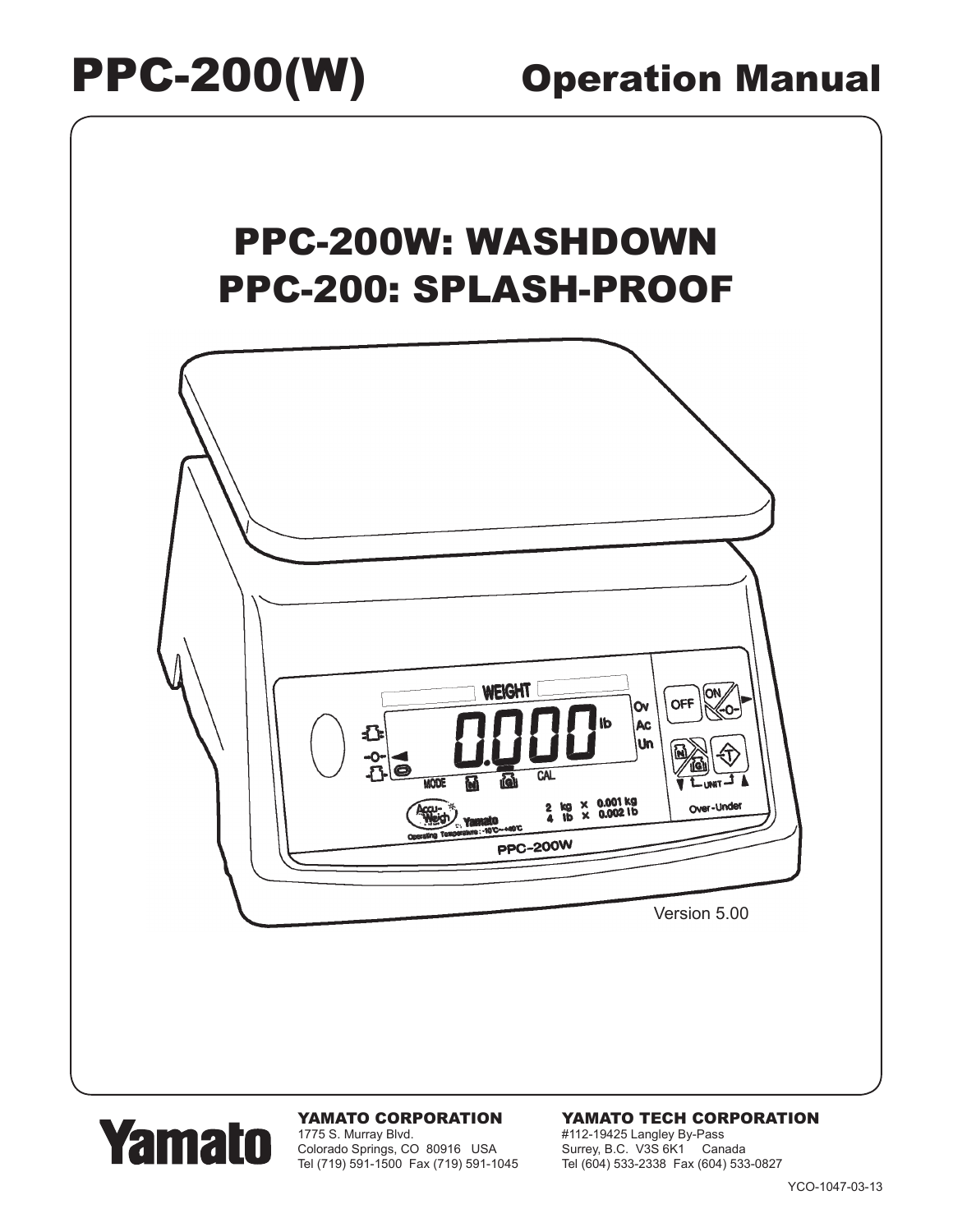### **SAFETY INSTRUCTIONS**

Before using the scale, carefully read, understand, and follow the "Safety Instructions" described in this manual. Observe the advice given in the "Operations" section to ensure proper operation. Keep this operation manual handy for reference.

- 1) DO NOT SHOCK LOAD the scale, Never step on or sit on the scale. Not only will the scale be damaged, but you may also be injured.
- 2) DO NOT TWIST platform this will damage the scale.
- 3) DO NOT APPLY DIRECT WATER SPRAY to underside of scale!!
- 4) Do not operate the scale if there is smoke or a burnt smell coming from the scale. Remove the batteries or unplug the AC adaptor immediately. After making sure that there is no danger, consult your dealer. **Never try to repair the scale by yourself.**
- 5) This scale is **not** an explosion‑proof model. Do not use the scale in an atmosphere containing flammable gases or explosive fumes. A fire or an explosion can result.
- 6) Place the item to be weighed in the center of the platform. Items placed on the edge of the platform may fall off and cause injury.
- 7) When weighing a heavy, large or unbalanced item, make sure the item is stable on the platform, otherwise, an accident may occur.
- 8) When carrying or moving the scale, be sure to hold it by the bottom of the base with both hands. If you hold it by the platform, the platform or the platform support may become detached causing the scale to fall. This will damage the scale. The platform is designed for easy removal and clean-up.
- 9) Do not insert your finger into the gap or holes in the scale. You may be injured.
- 10) The PPC-200(W) uses a liquid crystal display. If the LCD breaks and the liquid leaks from the LCD, do not touch it with your fingers. The liquid is toxic if ingested. Be especially careful around small children.

### To prevent damage to the scale

- 1) Do not push the indicator or keys with sharp objects. They may break or puncture the switch membrane panel.
- 2) Use the specified power supply and choose a suitable environment. If you do not, the weight readings may be inaccurate and the scale may be damaged.
- 3) The scale is a sensitive weighing instrument, avoid physical shocks. If you drop something on the scale, step on the platform, or drop it, the scale may be damaged and lose accuracy.
- 4) If the scale becomes dirty, wipe it with a soft cloth. For stubborn stains, apply a little neutral detergent and then wipe the scale with a dry cloth. Do not use thinner, benzene, hot water, or chemical agents, all of which can cause deformation, discoloration, or deterioration of the scale.
- 5) Never remove the case. The fine adjustment section may be damaged and you may be injured by sharp edges on the internal parts.
- 6) Do not place the scale upside down on the scale platform.
- 7) When the low battery indicator appears, replace all six of the batteries. When installing the batteries, install them according to the polarity markings in the case  $(+, -)$ . If the scale will not be used for a long period, remove the batteries.

### To keep the scale working efficiently

- 1) Place the scale on a flat stable surface that will support the scale and the load.
- 2) Do not place the scale in an area exposed to direct sunlight or to wind currents from an air conditioner, otherwise, the weights will not be accurate.
- 3) Do not place the scale near machines that create vibrations or electromagnetic disturbance, such as microwave ovens, portable phones, or large motors. This will affect the accuracy.
- 4) The operating temperature range is from –5°C to +35°C (23°F to 95°F). Do not subject the scale to sudden temperature changes; allow the scale to adjust to the new temperature before use.
- 5) If the scale is sealed, do not break the seal. If you break the seal, the scale will not be considered legal for trade. In this case, contact your dealer.
- 6) Do not disassemble or modify the scale, you will void the warranty. Modified scales will not be legal for trade.
- 7) The PPC-200 is not a washdown scale, it is splash-proof. Do not use a water sprayer on the PPC-200 and do not use it in an extremely humid or dusty environment.
- 8) The PPC-220W is a washdown scale, but is not a submersible scale. Do not place the PPC-200W in water higher than the bottom of the housing. Do not spray water up into the underside of the PPC-200W.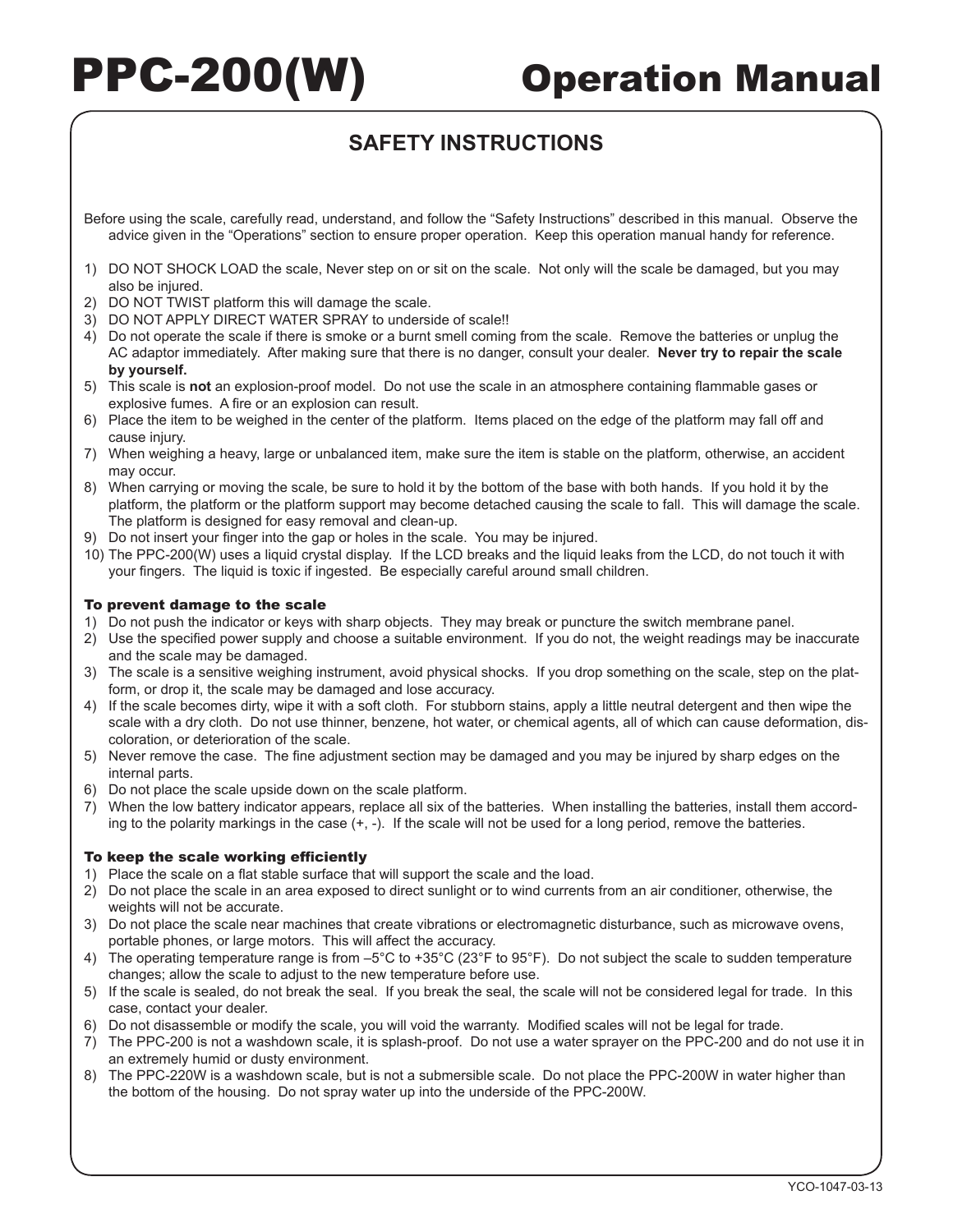## **Table of Contents**

| L.   | Name and Function of Parts                               |  |  |
|------|----------------------------------------------------------|--|--|
| II.  |                                                          |  |  |
| III. | C. Turning the Scale On and Off 22 22                    |  |  |
|      |                                                          |  |  |
| V.   |                                                          |  |  |
|      | VI. Troubleshooting and Error Messages ______________ 10 |  |  |
| 11   |                                                          |  |  |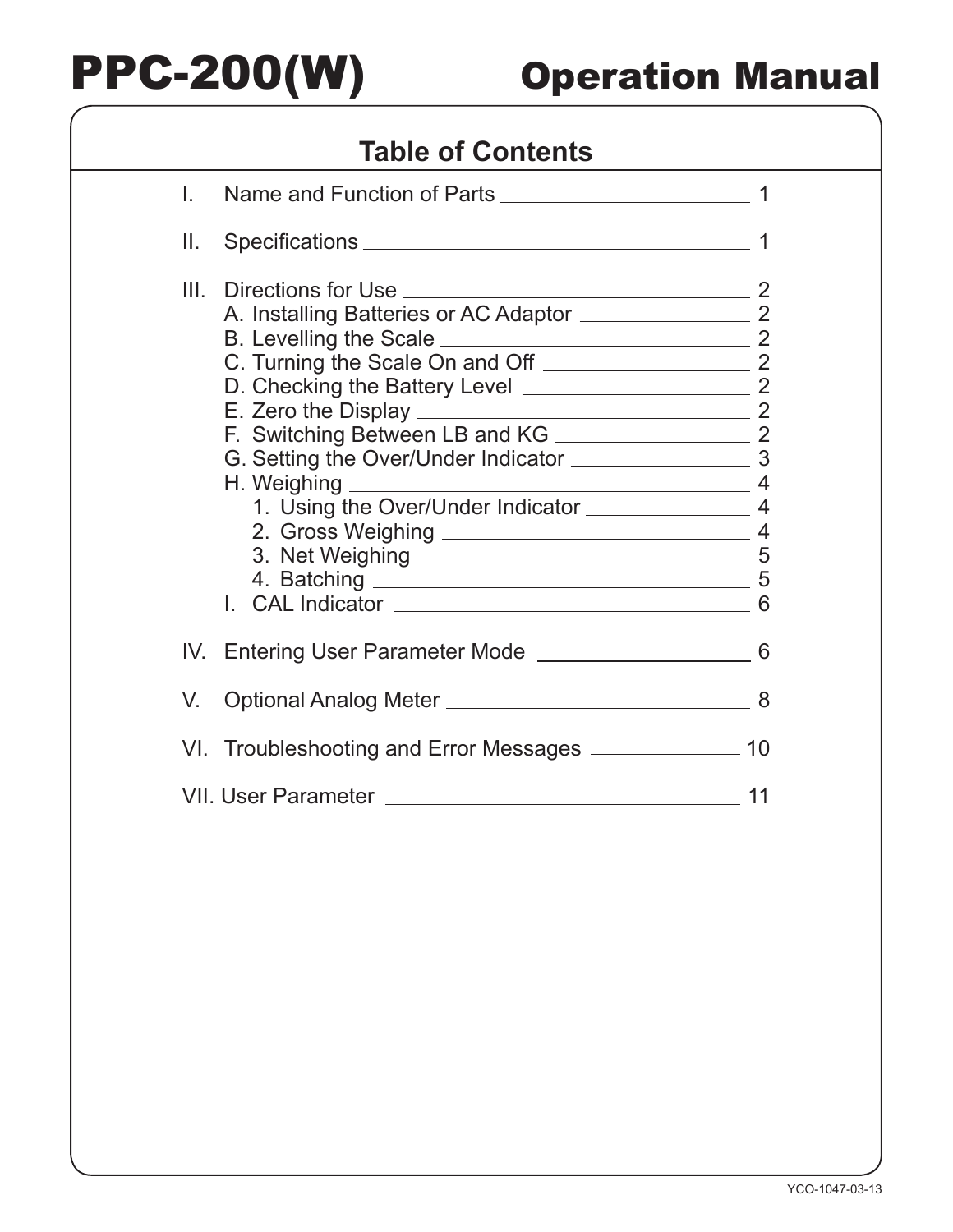### **I Name and Function of Parts**



### **II Specifications**

| Weighing system:           | Strain-gauge load cell                                                                                                             |
|----------------------------|------------------------------------------------------------------------------------------------------------------------------------|
| Platform:                  | 9" x 9" (230 x 230 mm), stainless steel                                                                                            |
| Weight display:            | Single face display                                                                                                                |
| Type:                      | 7 segment LCD                                                                                                                      |
| Character size, etc.:      | $0.5$ " (12 mm) (W) x $0.9$ " (23 mm) (H), 5 digits                                                                                |
| Optional equipment:        | Batteries, AC adaptor, Analog limit meter *                                                                                        |
| Power supply:              | 6 "D" size batteries or AC adaptor*                                                                                                |
| Consumption:               | $0.12 W$ (max.)                                                                                                                    |
| Battery life:              | 1000 hours of continuous use (when using alkaline batteries)                                                                       |
| Operating temperature:     | 14°F to 104°F (-10°C to 40°C)                                                                                                      |
| Operating humidity:        | 25% to 85% RH                                                                                                                      |
| Waterproof classification: | PPC-200W complies with JIS class 5 standard (drip-proof V type)<br>PPC-200 complies with JIS class 2 standard (drip-proof II type) |
|                            |                                                                                                                                    |

The scales is NOT washdown if it has been modified for the analog meter or if the AC jack seal has been removed.

1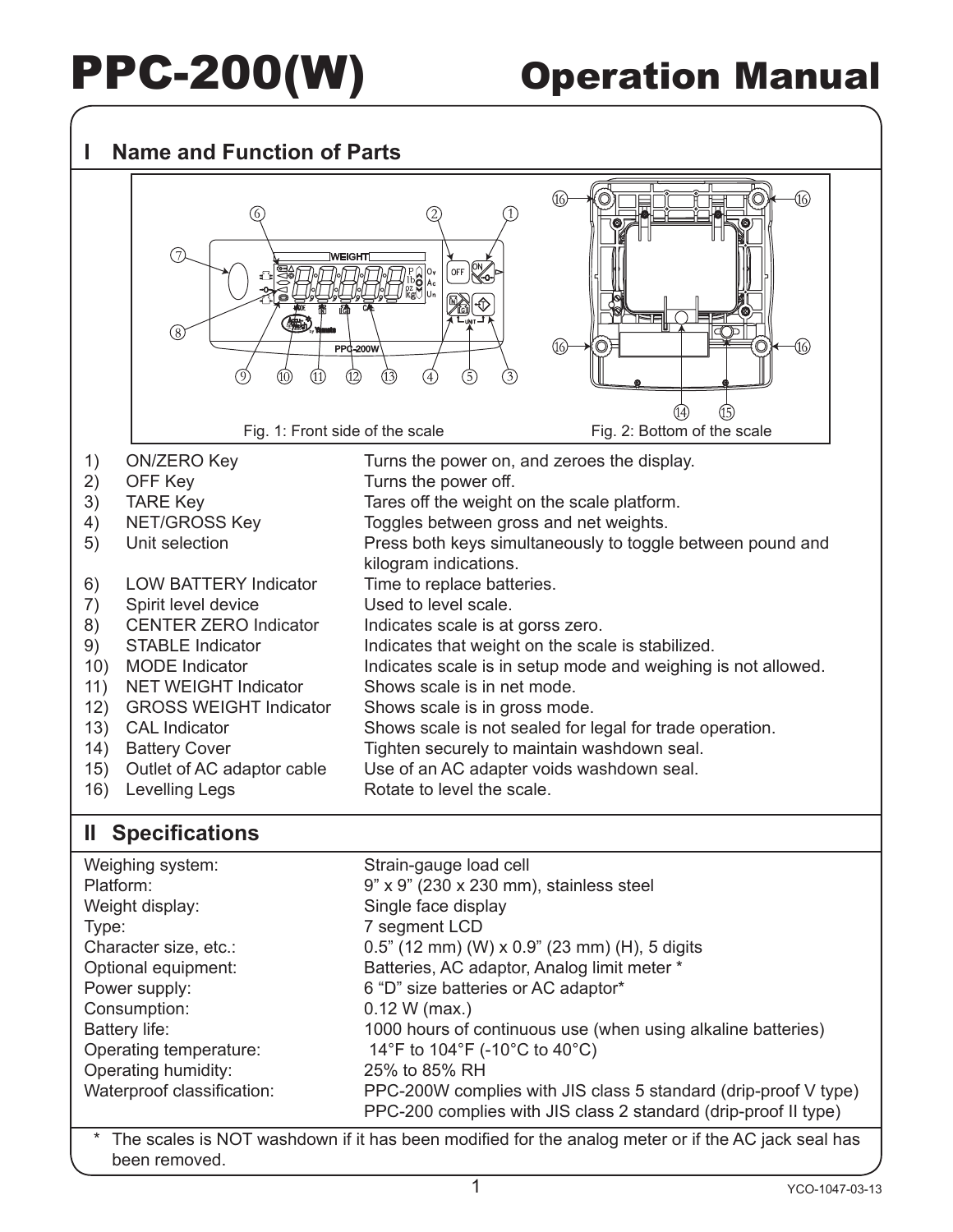### **III Directions for Use**

### **III.A Installing Batteries or AC adaptor**

Remove the stainless steel platform. Gently and carefully turn the scale on it's side. Ensure the surface around the battery cover is dry. Do not allow water to enter the battery compartment. Turn the battery cover thumbscrew counterclockwise until it comes free. Swing the cover open. Install the batteries according to the polarity markings. If you reverse the polarities of the batteries, the scale will be damaged. Swing the battery cover into place and insert the thumbscrew. Tighten the thumbsrew securely. If the battery cover is loose, the washdown seal will leak.

Use only the AC adaptor specified for use with the scale. Using the wrong adaptor can damage the scale. Remove the battery cover and the batteries, if installed. Replace the battery cover. Remove the washdown plug from the jack. Insert the adaptor plug securely into the jack. Do not washdown the scale if an AC adaptor is in use or if the washdown plug has been removed from the AC jack.

### **III.B Leveling the Scale**

Place the scale on a flat and level surface. If the scale is not level, the readings may not be accurate. You can check whether the scale is level by using the bubble level device positioned on the left front surface of the scale. Adjust the feet by turning them in or out to lower or raise the corner of the scale the foot is on.

### **III.C Turning the Scale On and Off**

Remove everything from the platform surface and press the  $\mathbb{K}\leftarrow$  key. The display will briefly flash all the LCDs. After approximately 5 seconds, the display will stop flashing and automatically set to zero.

H:H:H:H

00000

 $(A)$ 

(B)

Press the  $\sqrt{\text{OFF}}$  key. The display will go off. Under battery operation, the power will be shut off auto-

ſON ∥

matically (AutoOff function) after about 15 minutes of non-use, even if you don't press the  $\binom{OFF}{F}$  key.

### **III.D Checking the Battery Level**

Turn the scale on and push the  $\mathbb{Q}$  key while the display is flashing. The remaining battery life will be displayed. The more "o" you see, the more life there is left in the batteries. After a few seconds, the scale will go to weighing mode.

### **III.E Zero the Display**

The scale will zero automatically when turned on. If a value is displayed when the platform is empty, m

push the  $\mathbb{K}\leftarrow\leftarrow$  key to zero the display. The maximum zero range during power up is approximately ± 1.9% of the scale capacity.

### **III.F Switching Between LB and KG**

To switch between LB and KG, press and hold the  $\left(\bigotimes_{i=1}^{N}\right)$  key and press the  $\left(\bigotimes_{i=1}^{N}\right)$  key.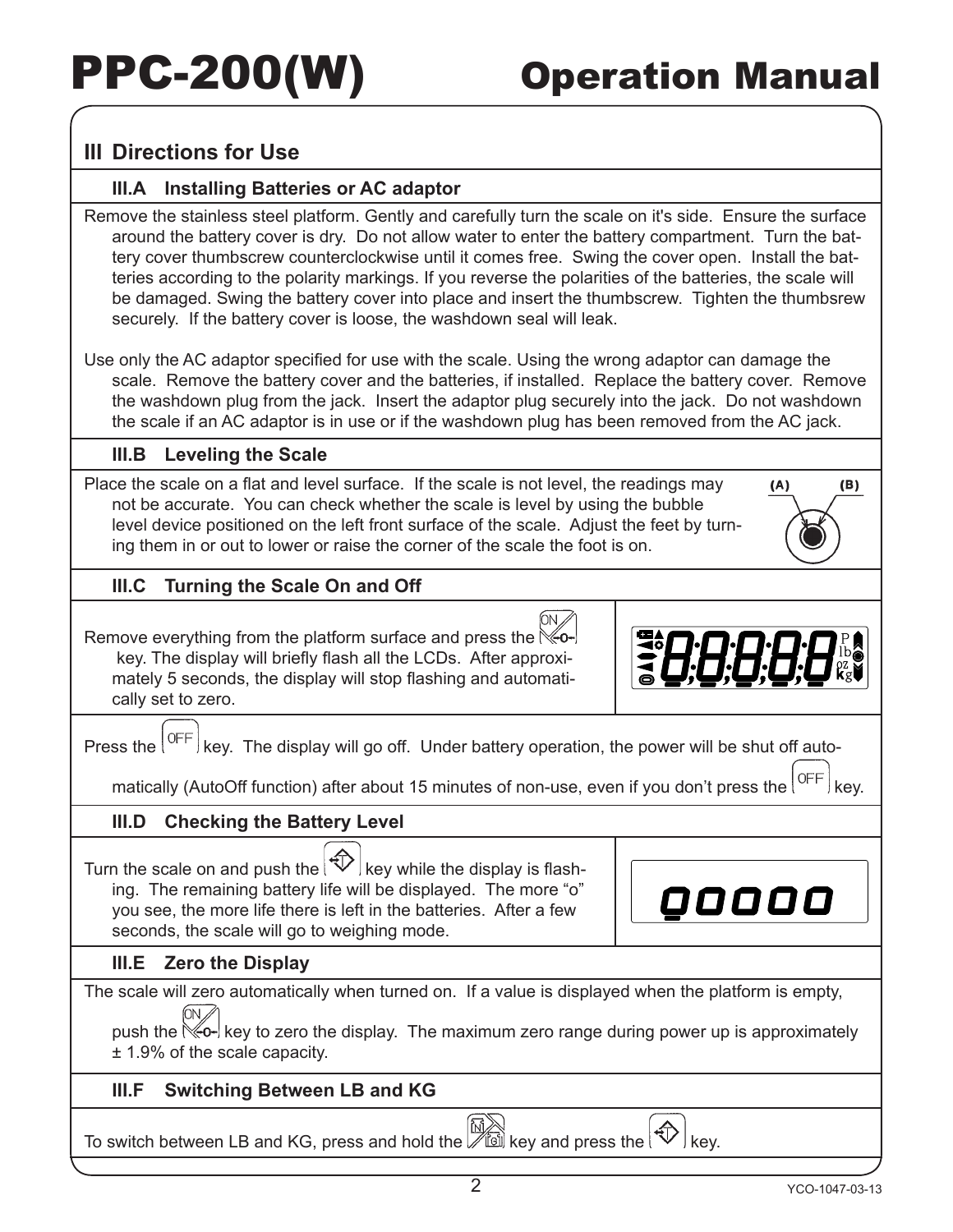| <b>Setting the Over/Under Indicator</b><br>III.G                                                                                                                                          |                                                |  |
|-------------------------------------------------------------------------------------------------------------------------------------------------------------------------------------------|------------------------------------------------|--|
| 1) Place the scale in normal weighing mode.                                                                                                                                               | $\boldsymbol{U}\boldsymbol{U}\boldsymbol{U}$ b |  |
| Press and hold the $\mathbb{K}_{0+}$ key and push the $\mathbb{W}_{\text{rel}}$ key. (Yellow Cor-<br>(2)<br>ners)                                                                         |                                                |  |
| 3) Press the $\infty$ - key to select the digit you want to change. The<br>underscore will advance to the right.                                                                          |                                                |  |
| 4) Press the up and down arrows to select the desired value.                                                                                                                              |                                                |  |
| Repeat steps 3 and 4 until all digits are set. All values below this<br>5)<br>setpoint will be indicated as under.                                                                        |                                                |  |
| 6) Press and hold the $\mathbb{K}\left(-\right)$ key and push the $\mathbb{W}\left(\mathbb{K}\right)$ key (Yellow Cor-<br>ners). This saves the lower limit and moves to the upper limit. |                                                |  |
| 7) Press the $\mathbb{K}\scriptstyle{\bullet}\negthinspace\bullet\negthinspace\vdash}$ key to select the digit you want to change.                                                        |                                                |  |
| 8) Press the up and down arrows to select the desired value.                                                                                                                              | $\prod_{b\circledcirc}$                        |  |
| Repeat steps 7 and 8 until all digits are set. All values above this<br>9)<br>setpoint will be indicated as over.                                                                         |                                                |  |
| 10) Press and hold the $\mathbb{K}_{q}$ key and push the $\mathbb{M}_{q}$ key (Yellow<br>Corners). This saves the upper limit and returns you to weighing<br>mode.                        | UOI.<br>$\bullet$                              |  |
| Note: See page 6 for optional Analog Meter operation.                                                                                                                                     |                                                |  |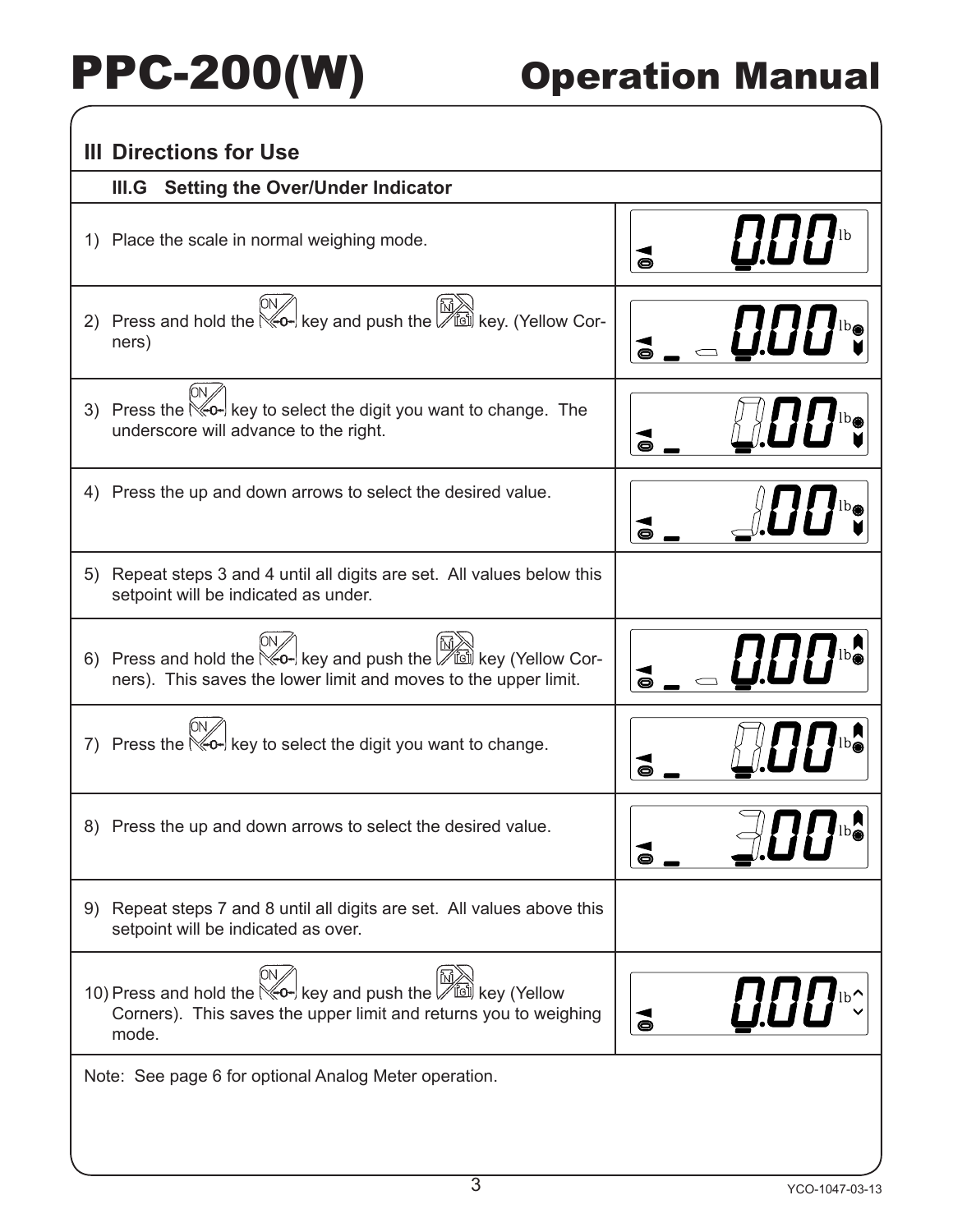|    | III.H Weighing                                                                                                                                                                                                                                                   |                 |                             |
|----|------------------------------------------------------------------------------------------------------------------------------------------------------------------------------------------------------------------------------------------------------------------|-----------------|-----------------------------|
|    | <b>Using the Under/Over Indicator</b><br>III.H.1                                                                                                                                                                                                                 |                 |                             |
|    | 1) Begin with no load on the scale, the display reading zero, and<br>the center zero and stable indicators lit. The small up and down<br>arrowheads on the right side of the display indicate that the over<br>and under setpoints, respectively, have been set. | $\vec{\bullet}$ | <b>0.00%</b>                |
|    | 2) Place the item(s) to be weighed on the scale platform. If the item<br>weighs less than the under setpoint, the large under arrow will<br>appear.                                                                                                              | O               |                             |
|    | 3) If the item weighs from the lower setpoint to the upper setpoint,<br>inclusive, the accept bullseye will appear.                                                                                                                                              |                 | <i>HH</i>                   |
|    |                                                                                                                                                                                                                                                                  |                 | J.I.II                      |
|    | 4) If the item weighs more than the upper setpoint, the large over<br>arrow will appear.                                                                                                                                                                         | O               | $\mathsf{b}$                |
|    | III.H.2<br><b>Gross Weighing</b>                                                                                                                                                                                                                                 |                 |                             |
| 1) | Begin with no load on the scale, the display reading zero, and the<br>center zero and stable indicators lit.                                                                                                                                                     |                 |                             |
| 2) | Place the item(s) to weighed on the scale platform. The weight<br>displayed will be the gross weight.                                                                                                                                                            | ⊝               | $\overline{\phantom{a}}$ lb |
|    |                                                                                                                                                                                                                                                                  |                 |                             |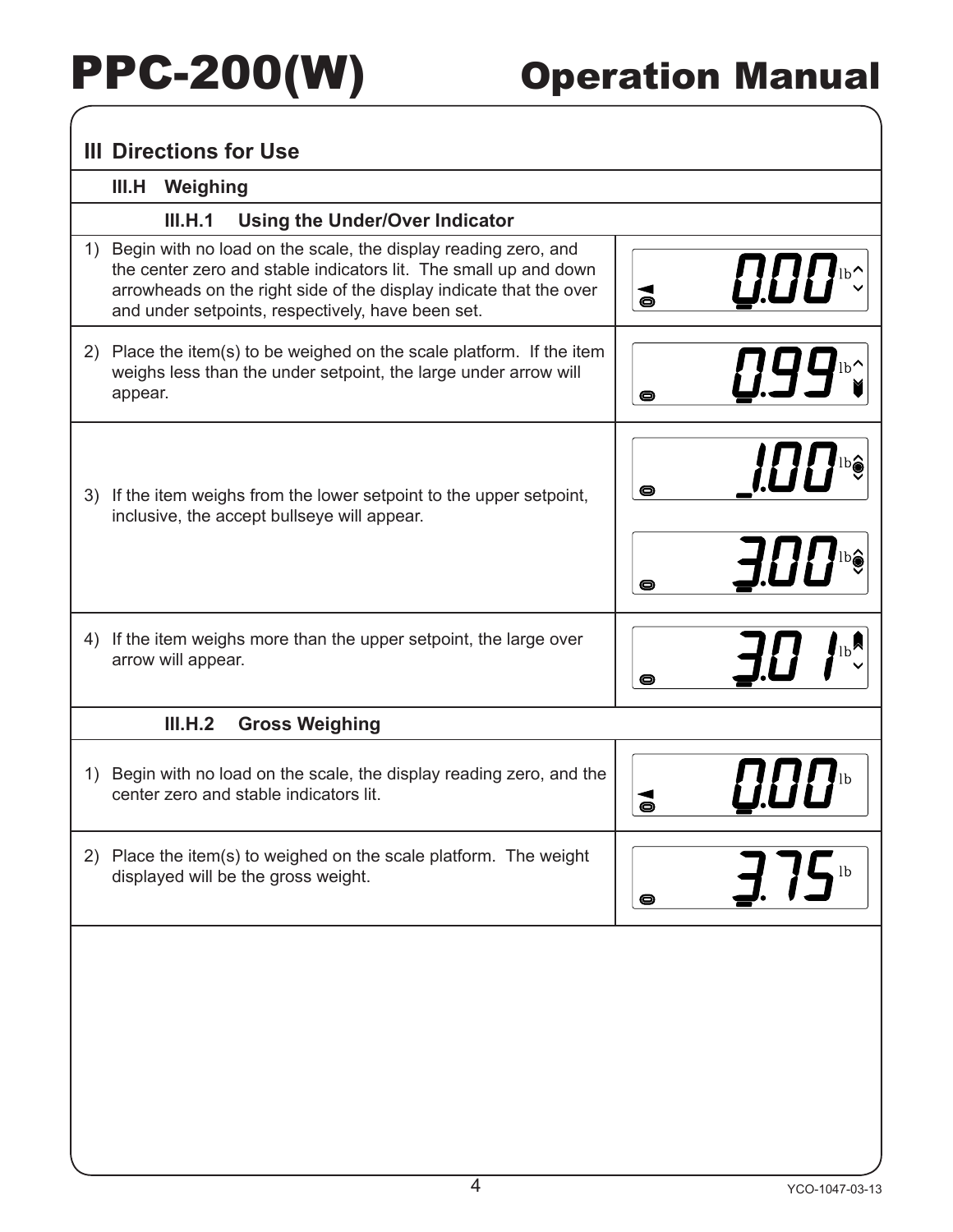| <b>III Directions for Use</b>                                                                                                                                                                                                                                |                                                   |
|--------------------------------------------------------------------------------------------------------------------------------------------------------------------------------------------------------------------------------------------------------------|---------------------------------------------------|
| III.H<br>Weighing                                                                                                                                                                                                                                            |                                                   |
| III.H.3<br><b>Net Weighing</b>                                                                                                                                                                                                                               |                                                   |
| 1) Begin with no load on the scale, the display reading zero, and the<br>center zero and stable indicators lit.                                                                                                                                              | $\boldsymbol{U}\boldsymbol{U}\boldsymbol{U}$<br>O |
| Place an empty container on the scale platform and press the<br>(2)<br>$\frac{1}{2}$ key. The weight of the container will be deducted automati-<br>cally, the display will read zero and the net indicator will light.                                      | <b><i>!!!!!</i></b><br>O                          |
| 3) Place the item(s) to be weighed in the container. The weight<br>displayed will be the net weight.                                                                                                                                                         | O                                                 |
| To display the gross weight, press the <b>DE A</b> key. The gross indi-<br>4)<br>cator will light and the weight displayed will be the gross weight of<br>the item(s) and the container. Press the $\mathbb{Z}$ is key again to return<br>to the net weight. | $\mathbf{1}$ /5 $\mathbf{b}$<br>O                 |
| To return to gross weighing mode, remove all items from the<br>5)<br>scale platform and press the $ \text{D}$                                                                                                                                                |                                                   |
| III.H.4<br><b>Batching</b>                                                                                                                                                                                                                                   |                                                   |
| 1) Begin with no load on the scale, the display reading zero, and the<br>center zero and stable indicators lit.                                                                                                                                              | O                                                 |
| 2) Place an empty container on the scale platform and press the<br>key. The weight of the container will be deducted automati-<br>cally, the display will read zero and the net indicator will light.                                                        | O                                                 |
| 3) Place the first item in the container until the desired weight is<br>reached.                                                                                                                                                                             | O                                                 |
| 4) Press the $\left(\sqrt[4]{\sqrt{2}}\right)$ key and the display will return to zero. Place the<br>next item in the container until the desired weight is reached.                                                                                         | O                                                 |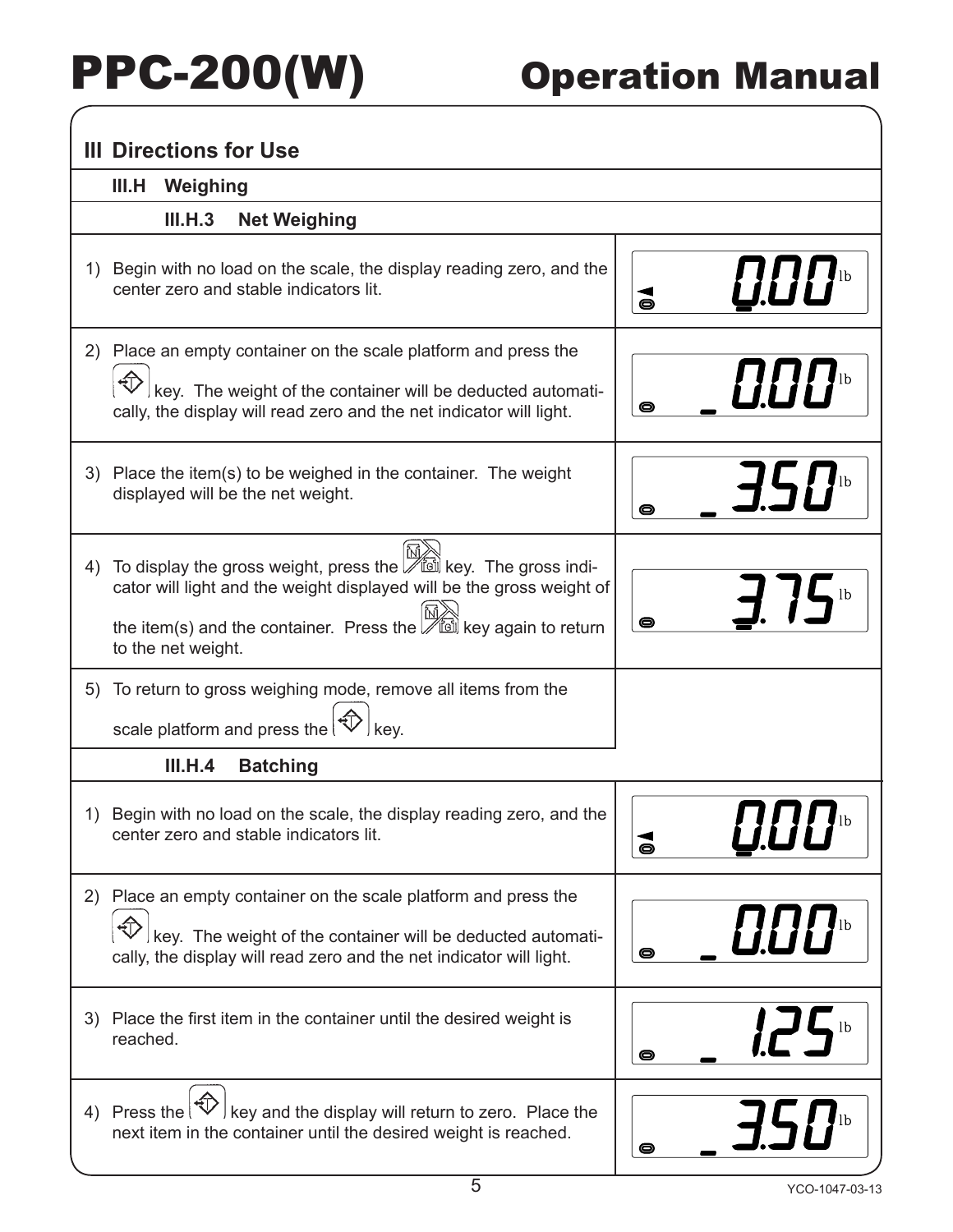### **III Directions for Use**

### **III.H Weighing**

### **III.H.4 Batching (continued)**

5) Continue in this manner until all items to be batched have been weighed. Do not allow the gross weight on the scale platform to exceed the capacity of the scale.

6) Remove all items from the scale platform and press the  $\mathbb{R}^{\mathbb{N}}$  key.

### **III.I CAL Indicator**

If the CAL indicator is lit, the PPC-200W has not been configured to be sealed for legal for trade use. System parameter 40 must be set to 003 for all legal for trade applications. For instructions on changing the system paramenters, please see Section IV Changing the Scale Setup in the PPC-200W Technical Manual.

### **IV Entering User Parameter Mode**

If the PPC-200W is configured for legal for trade use (system parameter 40 set to 003, CAL indicator is off), then keypad entry to user parameter mode will be disabled. When the PPC-200W is configured for legal for trade use, then entry to all parameter setting modes requires the scale to be opened and the test jumpers to be shorted to enter Test Mode.

System parameter 40 must be set to 000 or 002 to enable keypad entry to user parameter mode. This will also activate the CAL annunciator, indicating that the scale is not properly configured for legal for trade operation. For more information on setting system parameters and entering Test Mode, please see the PPC-200W Technical Manual.

|    | 1. Turn scale on. Press $ \mathcal{D} $<br>and $\mathbb{K}_{0}$ - to enter User<br>Parameter Mode. The scale will indicate a keyword fol-<br>lowed by it's value.                                                                                                                                              | 81111                      |
|----|----------------------------------------------------------------------------------------------------------------------------------------------------------------------------------------------------------------------------------------------------------------------------------------------------------------|----------------------------|
| 2. | To select the desired keyword, use the keys as follows:<br>- increase keyword by one<br>- decrease keyword by one<br>Note: Use the User Parameter List in Section VII to<br>locate the function to be changed and it's standard value.<br>Example: To select lb/kg priority at power on press (<br>nine times. | Parameter Value<br>Keyword |
|    |                                                                                                                                                                                                                                                                                                                |                            |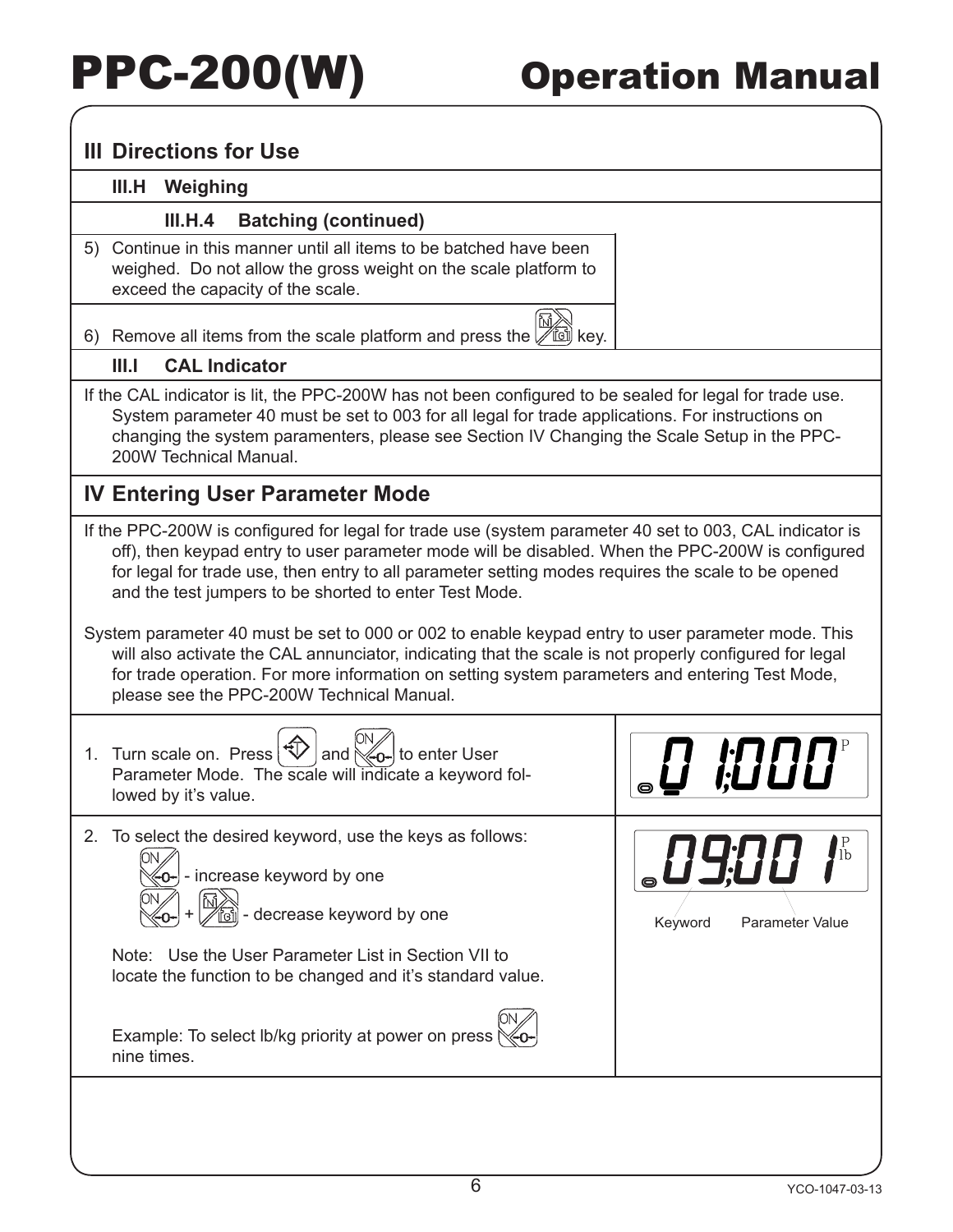## **IV Entering User Parameter Mode** 3. To change a parameter value, use the keys as follows: **B9:00 1th**  $\bigoplus$  - increase value by one €  $\mathbb{M}$  - increase value by ten - decrease value by one  $\bigcirc$  - decrease value by ten 4. Press  $\left[\frac{1}{2}C - C\right]$  to save changes and press  $\left[\frac{OFF}{C}\right]$  to exit User parameter.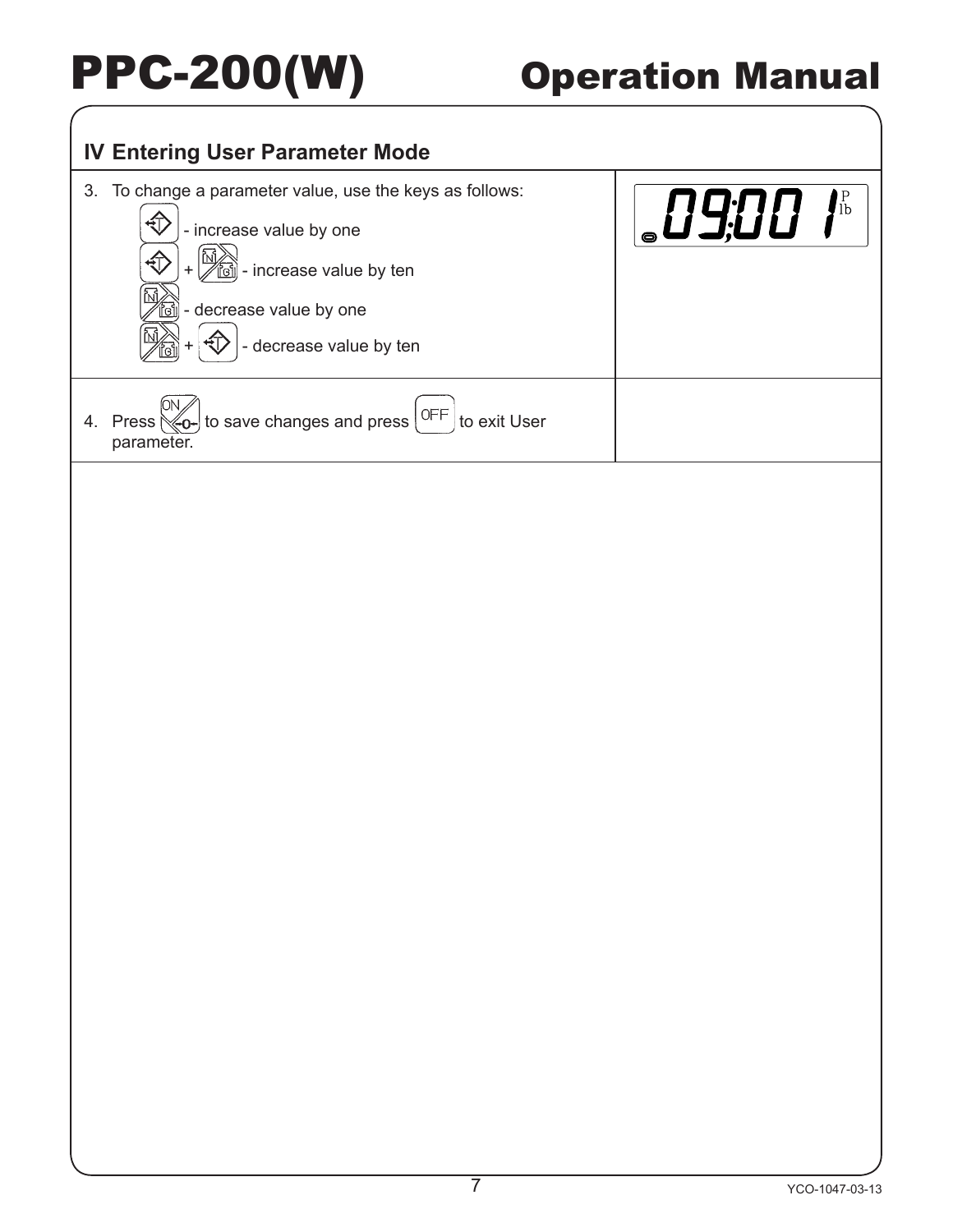### **V Optional Analog Meter**

## **\* \* \* WARNING \* \* \***

The PPC-200W is **NOT WASHDOWN** if the analog meter has been installed! Damage will result to the scale and meter if an attempt is made to washdown the scale after it has been modified for the analog meter.



The analog meter option is NOT LEGAL FOR TRADE.

The optional analog meter has three programmable over and under

registers labelled A, B and C. They are selected with the  $\mathfrak l$ 

 $\nabla$  keys on the meter face. Pressing one of these keys once will cause the LED display to flash the under and over setpoints for that key. The meter must be calibrated before it can be set. Both procedures are detailed below.

## **Calibrating the Analog Meter**

1) Press and hold the  $\left( \begin{array}{c} 5E \top \\ 5E \top \end{array} \right)$  key 2-3 seconds. The display will read Adj for adjust and the indicator will move to the under range.



3) Press the  $\geq$   $\blacktriangleright$  key. The indicator will move to the over range.

- 4) Use the  $\ell \leq \Delta$  and  $\ell \leq \ell$  keys to align the indicator with the high end of the over range.
- 5) Press the  $\left( \begin{array}{c} 5 \in T \end{array} \right)$  key to save the calibration and to return to normal weighing mode.







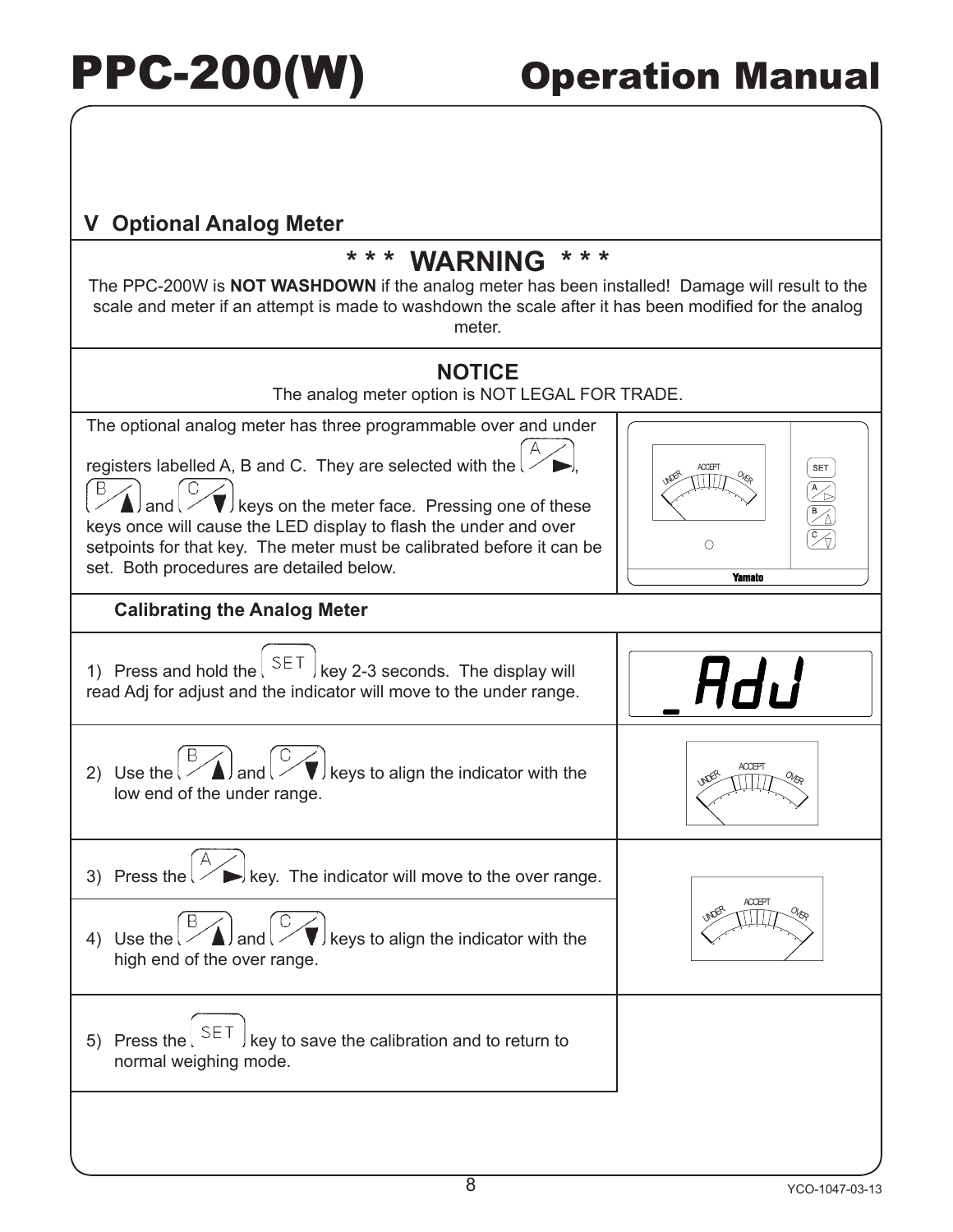| <b>Optional Analog Meter</b><br>V.                                                                                                                           |                 |  |  |
|--------------------------------------------------------------------------------------------------------------------------------------------------------------|-----------------|--|--|
| <b>Setting the Analog Meter</b>                                                                                                                              |                 |  |  |
| 1) Press and hold the $\geq$ $\geq$ key for 2-3 seconds. The display will<br>show the current under setpoint.                                                | <i>_00.00</i> % |  |  |
| 2) Press the $\left\langle \right\rangle$ $\left\langle \right\rangle$ key to select the digit you want to change.<br>The underscore will move to the right. |                 |  |  |
| 3) Press the $\left(\frac{B}{A}\right)$ or $\left(\frac{B}{B}\right)$<br>$\blacktriangledown$ keys to set the desired value.                                 | <b>D200%</b>    |  |  |
| 4) Repeat steps 2 and 3 until the entire number is set.                                                                                                      |                 |  |  |
| 5) Press the $\sqrt{\text{SET}}$<br>key again to save the displayed under setpoint<br>and to display the current over setpoint.                              | <b>0000%</b>    |  |  |
| $\rightarrow$ key to select the digit you want to change.<br>6) Press the $\sqrt{ }$                                                                         |                 |  |  |
| 7) Press the $\left[\frac{B}{A}\right]$ or $\left[\frac{B}{A}\right]$<br>$\hat{\blacktriangledown}$ keys to set the desired value.                           | <b>0300%</b>    |  |  |
| 8) Repeat steps 6 and 7 until the entire number is set.                                                                                                      |                 |  |  |
| 9) Press the $ $ SET<br>key to save the displayed upper setpoint and<br>to return to normal weighing mode.                                                   |                 |  |  |
| This sets the register A setpoints. To set the register B or register C<br>B<br>$^{\prime}$ key in step 1.<br>setpoints, begin by holding the                |                 |  |  |
|                                                                                                                                                              |                 |  |  |
|                                                                                                                                                              |                 |  |  |
|                                                                                                                                                              |                 |  |  |
|                                                                                                                                                              |                 |  |  |
|                                                                                                                                                              |                 |  |  |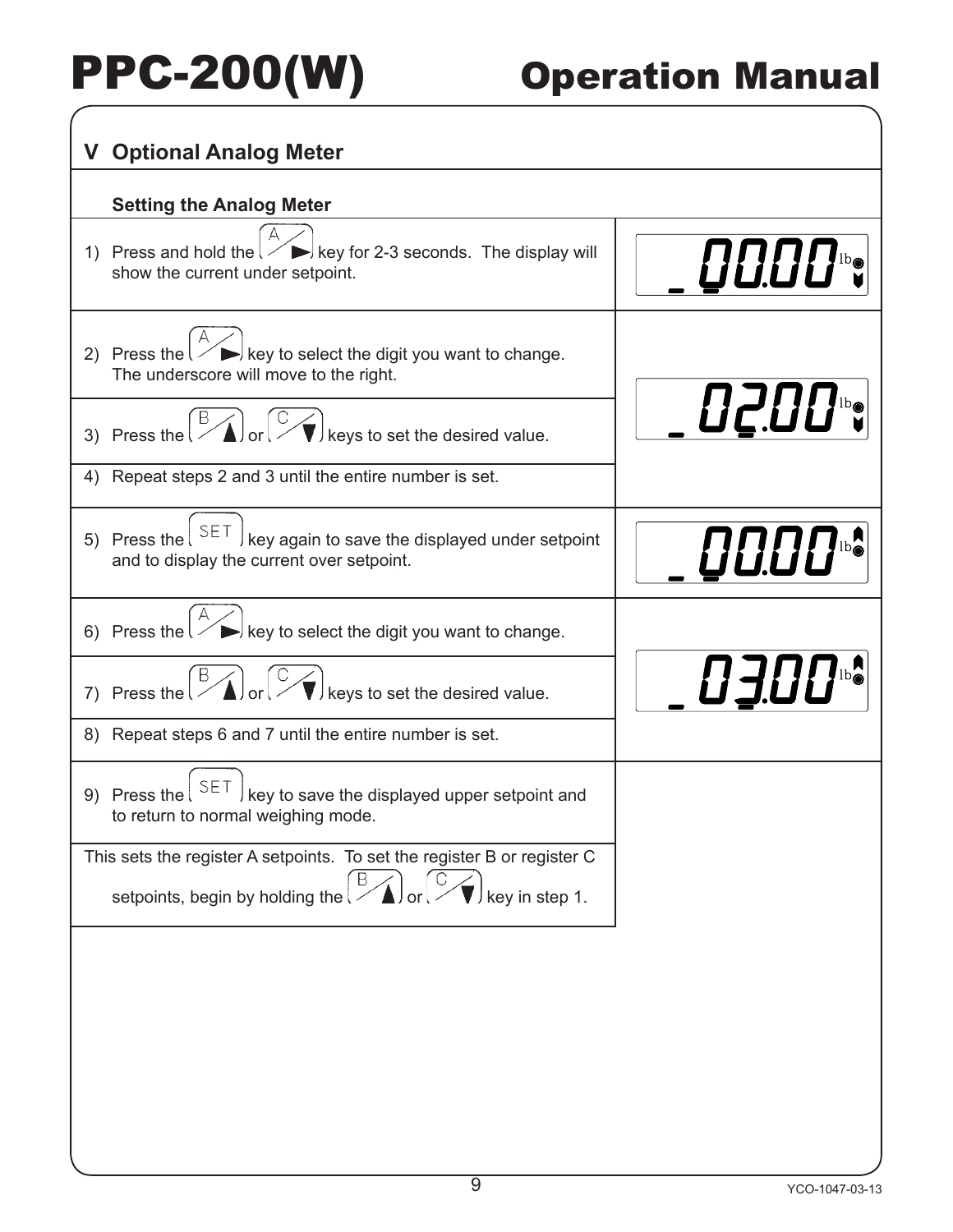### **VI Troubleshooting and Error Messages**

The scale can check various functions automatically. When a problem is detected, the following messages will be displayed. If you take the steps described below but the problem is not fixed, the scale needs to be serviced by a qualified scale technician. **1) The batteries are running low.**  $\overline{\bullet}$ When the batteries are running low, this indicator will come on. Replace all of the batteries with new ones. **2) The batteries are low.**

| 4  | The patteries are low.<br>When the batteries are too low, this indicator will be displayed.<br>The batteries must be replaced to use the scale.                                                                                                                                                                                                                                                                                                                                                                                                    |       |
|----|----------------------------------------------------------------------------------------------------------------------------------------------------------------------------------------------------------------------------------------------------------------------------------------------------------------------------------------------------------------------------------------------------------------------------------------------------------------------------------------------------------------------------------------------------|-------|
| 3) | The weight out of range.<br>When the weighed value is 6 or more divisions heavier than the<br>scale's capacity this message will be displayed.                                                                                                                                                                                                                                                                                                                                                                                                     |       |
|    | When the weighed value is 6 or more divisions below zero, this<br>message will be displayed. It is usually displayed when the plat-<br>form is removed or has something wedged under it.                                                                                                                                                                                                                                                                                                                                                           |       |
| 4) | Initial error on startup.<br>When the initial weight is heavier than the permissible zeroing<br>range and the $\leq 0$ - key is pressed, this message will be dis-<br>played. Remove whatever is on the platform and press the $\mathbb{K}\rightarrow$<br>key again.<br>When the initial weight is lighter than the permissive zeroing<br>range and the $\mathbb{K}\rightarrow$ key is pressed, this message will be dis-<br>played. Install the platform or remove any objects under the<br>platform, and press the $\mathbb{K}_{0}$ - key again. |       |
|    | 5) The weighing sensor error.<br>When the weight detecting section has a problem, this message<br>will be displayed. Turn off the power. Then turn the power on<br>again.                                                                                                                                                                                                                                                                                                                                                                          |       |
|    | 6) The electronic circuitry error.<br>When the electronic circuit has a problem, this message may be<br>displayed. Turn off the power. Then turn the power on again.                                                                                                                                                                                                                                                                                                                                                                               | 1 U L |
| 7) | The electromagnetic disturbance error.<br>This Indicator is occasionally displayed due to strong static elec-<br>tricity and/or electro-magnetic disturbance. Turn off the power.<br>Then turn the power on again.                                                                                                                                                                                                                                                                                                                                 | -E200 |